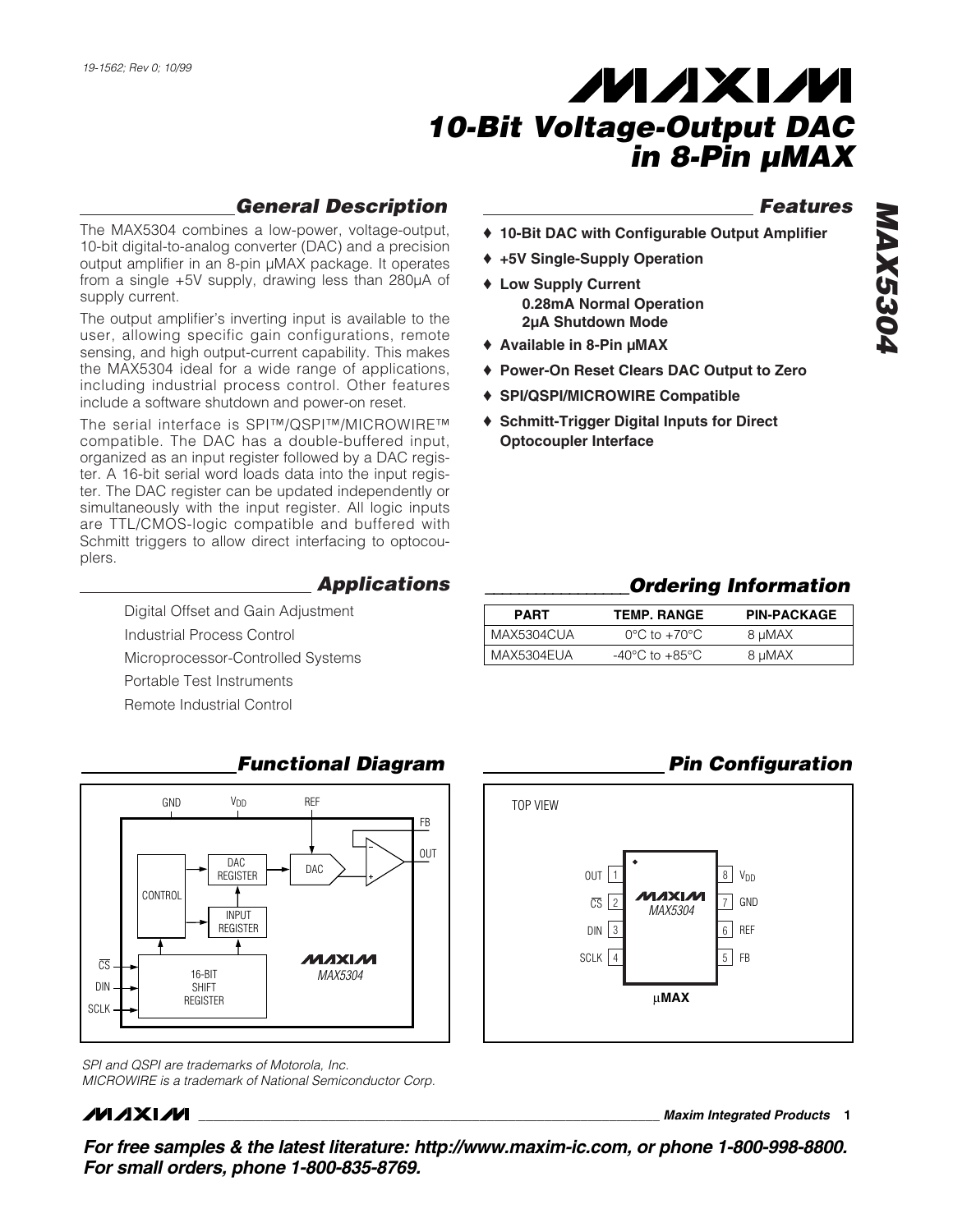### **ABSOLUTE MAXIMUM RATINGS**

|                                                       | <b>Operating Temp</b> |
|-------------------------------------------------------|-----------------------|
|                                                       | MAX5304C              |
|                                                       | <b>MAX5304EI</b>      |
|                                                       | Junction Tempe        |
| Continuous Power Dissipation ( $T_A = +70^{\circ}C$ ) | Storage Tempe         |
| 8-Pin µMAX (derate 4.10mW/°C above+70°C) 330mW        | <b>Lead Temperat</b>  |

| <b>Operating Temperature Ranges</b>      |  |
|------------------------------------------|--|
|                                          |  |
|                                          |  |
|                                          |  |
| Storage Temperature Range-65°C to +150°C |  |
| Lead Temperature (soldering, 10s)+300°C  |  |

*Stresses beyond those listed under "Absolute Maximum Ratings" may cause permanent damage to the device. These are stress ratings only, and functional operation of the device at these or any other conditions beyond those indicated in the operational sections of the specifications is not implied. Exposure to absolute maximum rating conditions for extended periods may affect device reliability.*

### **ELECTRICAL CHARACTERISTICS**

(Circuit of Figure 8, VDD = +5V ±10%, VREF = +2.5V, RL = 5kΩ, CL = 100pF, TA = TMIN to TMAX, unless otherwise noted. Typical values are at  $T_A = +25^{\circ}C$ . Output buffer connected in unity-gain configuration.)

| <b>PARAMETER</b>                                | <b>SYMBOL</b>           | <b>CONDITIONS</b>                               | <b>MIN</b>  | <b>TYP</b> | <b>MAX</b>  | <b>UNITS</b> |  |
|-------------------------------------------------|-------------------------|-------------------------------------------------|-------------|------------|-------------|--------------|--|
| <b>STATIC PERFORMANCE-ANALOG SECTION</b>        |                         |                                                 |             |            |             |              |  |
| Resolution                                      | N                       |                                                 | 10          |            |             | <b>Bits</b>  |  |
| Differential Nonlinearity                       | <b>DNL</b>              | Guaranteed monotonic                            |             |            | ±1.0        | <b>LSB</b>   |  |
| <b>Integral Nonlinearity</b><br>(Note 1)        | <b>INL</b>              |                                                 |             |            | ±4          | <b>LSB</b>   |  |
| Offset Error                                    | Vos                     |                                                 |             | ±0.3       | ±8          | mV           |  |
| Offset-Error Tempco                             | <b>TCV<sub>OS</sub></b> |                                                 |             | 6          |             | ppm/°C       |  |
| Gain Error (Note 1)                             | <b>GE</b>               |                                                 |             | $-0.3$     | ±2          | <b>LSB</b>   |  |
| Gain-Error Tempco                               |                         |                                                 |             |            |             | ppm/°C       |  |
| Power-Supply Rejection Ratio                    | <b>PSRR</b>             | $4.5V \leq V_{DD} \leq 5.5V$                    |             |            | 800         | µV/V         |  |
| <b>REFERENCE INPUT</b>                          |                         |                                                 |             |            |             |              |  |
| Reference Input Range                           | <b>VREF</b>             |                                                 | $\mathbf 0$ |            | $VDD - 1.4$ | $\vee$       |  |
| Reference Input Resistance                      | RREF                    | Code dependent, minimum at code 1550 hex        | 18          | 30         |             | $k\Omega$    |  |
| <b>MULTIPLYING-MODE PERFORMANCE</b>             |                         |                                                 |             |            |             |              |  |
| Reference -3dB Bandwidth                        |                         | $V_{\text{RFF}} = 0.67 V_{\text{D-D}}$          |             | 650        |             | kHz          |  |
| Reference Feedthrough                           |                         | Input code = all 0s, $VREF = 3.6Vp-p$ at $1kHz$ |             | $-84$      |             | dB           |  |
| Signal-to-Noise Plus<br><b>Distortion Ratio</b> | <b>SINAD</b>            | $VREF = 1Vp-p$ at 25kHz, code = full scale      |             | 77         |             | dB           |  |
| <b>DIGITAL INPUTS</b>                           |                         |                                                 |             |            |             |              |  |
| Input High Voltage                              | V <sub>IH</sub>         |                                                 | 2.4         |            |             | $\vee$       |  |
| Input Low Voltage                               | $V_{\parallel}$         |                                                 |             |            | 0.8         | $\vee$       |  |
| Input Leakage Current                           | <b>I</b> IN             | $V_{IN} = 0$ or $V_{DD}$                        |             | 0.001      | ±0.5        | μA           |  |
| Input Capacitance                               | $C_{IN}$                |                                                 |             | 8          |             | pF           |  |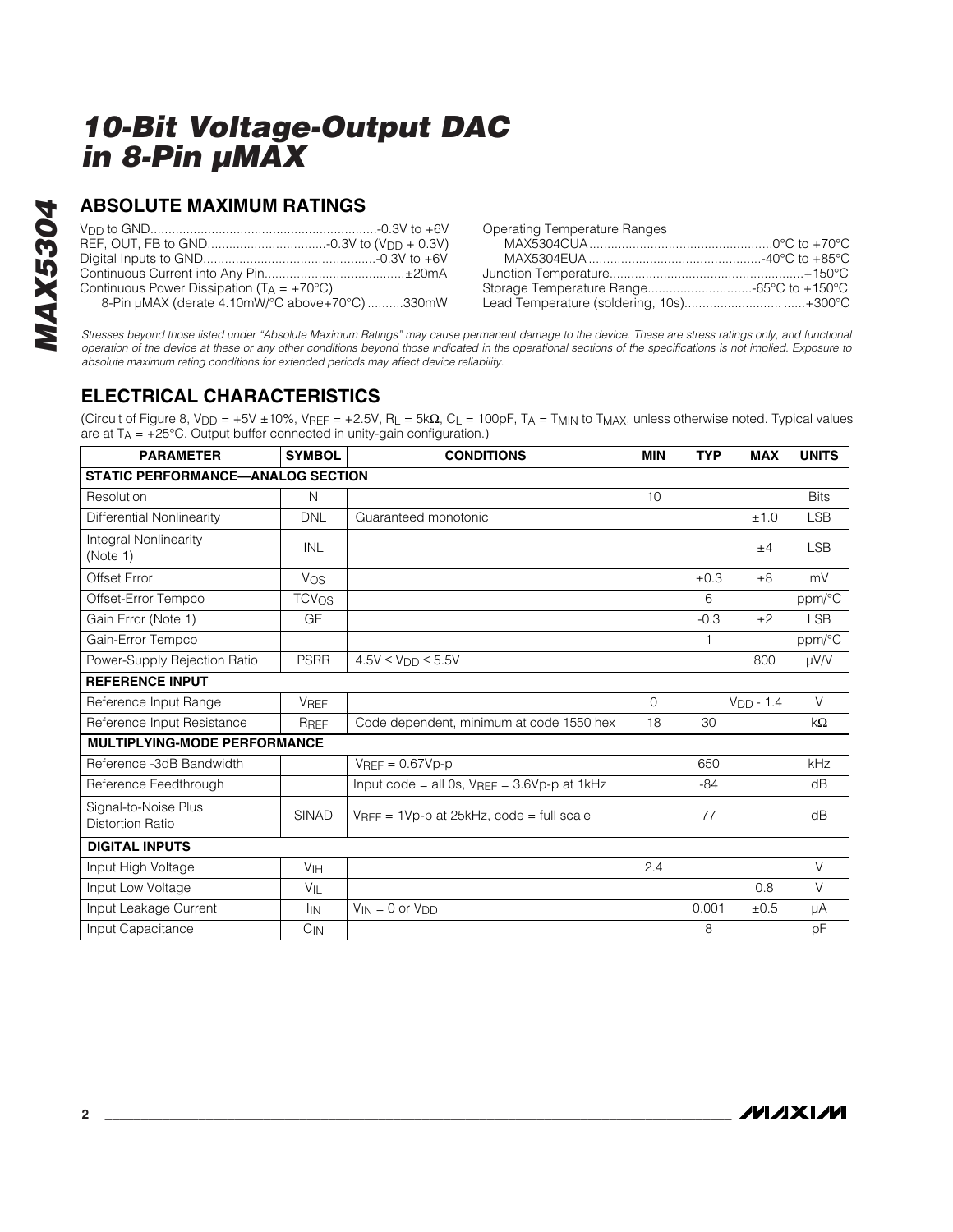### **ELECTRICAL CHARACTERISTICS (continued)**

(Circuit of Figure 8, VDD = +5V ±10%, VREF = +2.5V, RL = 5kΩ, CL = 100pF, TA = TMIN to TMAX, unless otherwise noted. Typical values are at  $T_A = +25^{\circ}$ C. Output buffer connected in unity-gain configuration.)

| <b>PARAMETER</b>                                   | <b>SYMBOL</b>         | <b>CONDITIONS</b>                         | <b>MIN</b> | <b>TYP</b>           | <b>MAX</b> | <b>UNITS</b> |  |
|----------------------------------------------------|-----------------------|-------------------------------------------|------------|----------------------|------------|--------------|--|
| <b>DYNAMIC PERFORMANCE</b>                         |                       |                                           |            |                      |            |              |  |
| Voltage Output Slew Rate                           | <b>SR</b>             |                                           |            | 0.6                  |            | $V/\mu s$    |  |
| Output Settling Time                               |                       | To $\pm$ 1/2LSB, VSTEP = 2.5V             |            | 10                   |            | μs           |  |
| Output Voltage Swing                               |                       | Rail-to-rail (Note 2)                     |            | 0 to V <sub>DD</sub> |            | $\vee$       |  |
| Current into FB                                    |                       |                                           |            | 0.001                | ±0.1       | μA           |  |
| Start-Up Time                                      |                       |                                           |            | 20                   |            | $\mu s$      |  |
| Digital Feedthrough                                |                       | $\overline{CS}$ = $V_{DD}$ , DIN = 100kHz |            | 5                    |            | nVs          |  |
| <b>POWER SUPPLIES</b>                              |                       |                                           |            |                      |            |              |  |
| Supply Voltage                                     | <b>V<sub>DD</sub></b> |                                           | 4.5        |                      | 5.5        | V            |  |
| Supply Current                                     | I <sub>DD</sub>       | (Note 3)                                  |            | 0.28                 | 0.4        | mA           |  |
| Supply Current in Shutdown                         |                       | (Note 3)                                  |            | 4                    | 20         | μA           |  |
| Reference Current in Shutdown                      |                       |                                           |            | 0.001                | $\pm 0.5$  | μA           |  |
| <b>TIMING CHARACTERISTICS (Figure 6)</b>           |                       |                                           |            |                      |            |              |  |
| <b>SCLK Clock Period</b>                           | tcp                   |                                           | 100        |                      |            | ns           |  |
| <b>SCLK Pulse Width High</b>                       | tc <sub>H</sub>       |                                           | 40         |                      |            | ns           |  |
| <b>SCLK Pulse Width Low</b>                        | tcl                   |                                           | 40         |                      |            | ns           |  |
| CS Fall to SCLK Rise Setup Time                    | tcss                  |                                           | 40         |                      |            | ns           |  |
| SCLK Rise to $\overline{\text{CS}}$ Rise Hold Time | tCSH                  |                                           | $\Omega$   |                      |            | ns           |  |
| <b>DIN Setup Time</b>                              | t <sub>DS</sub>       |                                           | 40         |                      |            | ns           |  |
| <b>DIN Hold Time</b>                               | t <sub>DH</sub>       |                                           | $\Omega$   |                      |            | ns           |  |
| SCLK Rise to $\overline{\text{CS}}$ Fall Delay     | tcso                  |                                           | 40         |                      |            | ns           |  |
| CS Rise to SCLK Rise Hold Time                     | $t_{\text{CS1}}$      |                                           | 40         |                      |            | ns           |  |
| CS Pulse Width High                                | tcsw                  |                                           | 100        |                      |            | ns           |  |

**Note 1:** Guaranteed from code 3 to code 1023 in unity-gain configuration.

Note 2: Accuracy is better than 1LSB for V<sub>OUT</sub> = 8mV to (V<sub>DD</sub> - 100mV), guaranteed by a power-supply rejection test at the end points.

**Note 3:**  $R_L = \infty$ , digital inputs at GND or V<sub>DD</sub>.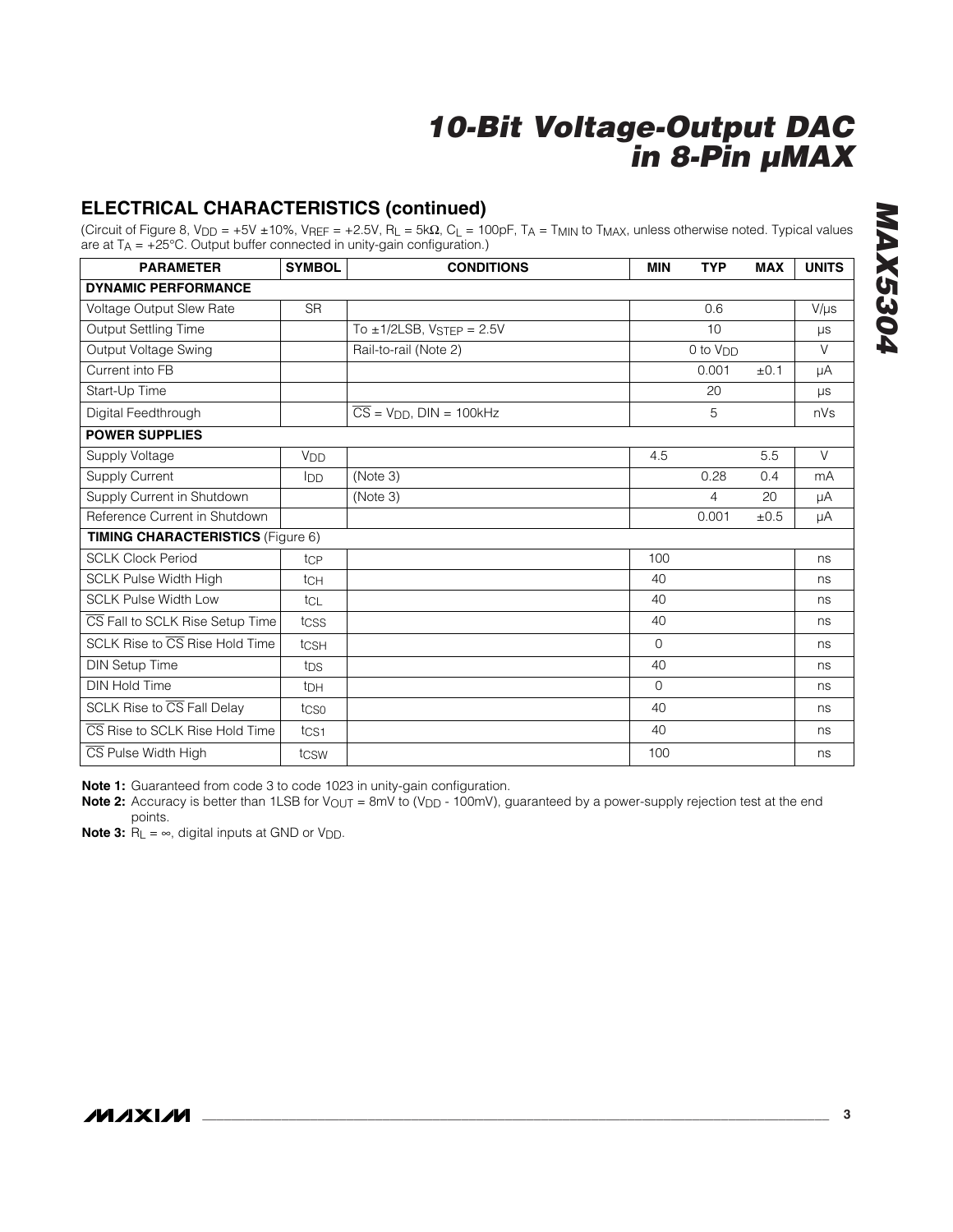$(V_{DD} = +5V$ , R<sub>L</sub> = 5k $\Omega$ , C<sub>L</sub> = 100pF, T<sub>A</sub> = +25°C, unless otherwise noted.)



*\_\_\_\_\_\_\_\_\_\_\_\_\_\_\_\_\_\_\_\_\_\_\_\_\_\_\_\_\_\_\_\_\_\_\_\_\_\_\_\_\_\_Typical Operating Characteristics*

**MAXIM** 

**MAX5304** *MAX5304*

**4 \_\_\_\_\_\_\_\_\_\_\_\_\_\_\_\_\_\_\_\_\_\_\_\_\_\_\_\_\_\_\_\_\_\_\_\_\_\_\_\_\_\_\_\_\_\_\_\_\_\_\_\_\_\_\_\_\_\_\_\_\_\_\_\_\_\_\_\_\_\_\_\_\_\_\_\_\_\_\_\_\_\_\_\_\_\_\_**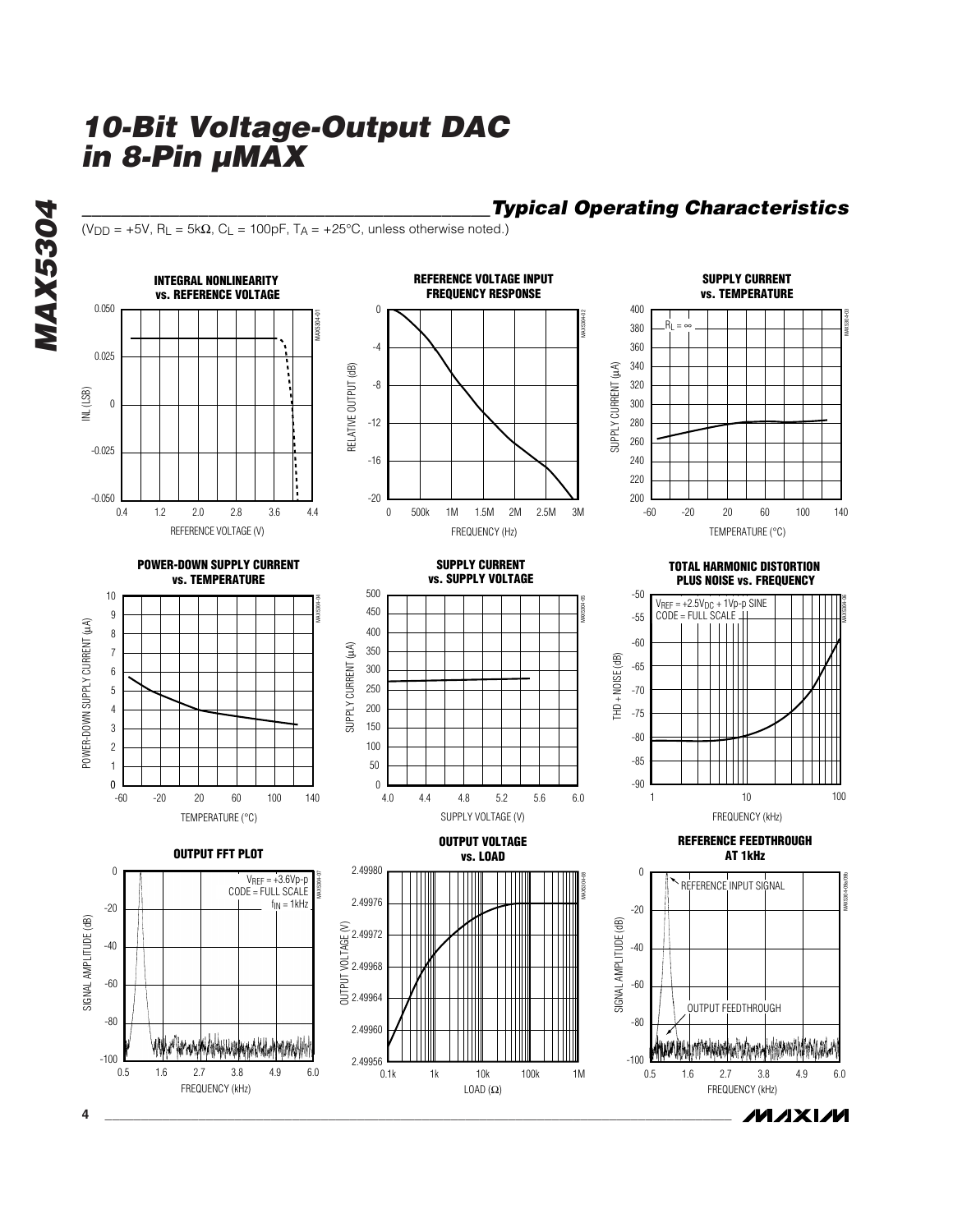MAX5304-11a

**AAX5304** 

### *\_\_\_\_\_\_\_\_\_\_\_\_\_\_\_\_\_\_\_\_\_\_\_\_\_\_\_\_Typical Operating Characteristics (continued)*

(V<sub>DD</sub> = +5V, R<sub>L</sub> = 5k $\Omega$ , C<sub>L</sub> = 100pF, T<sub>A</sub> = +25°C, unless otherwise noted.)



### **MAJOR-CARRY TRANSITION**



CS 5V/div

#### **DYNAMIC RESPONSE**



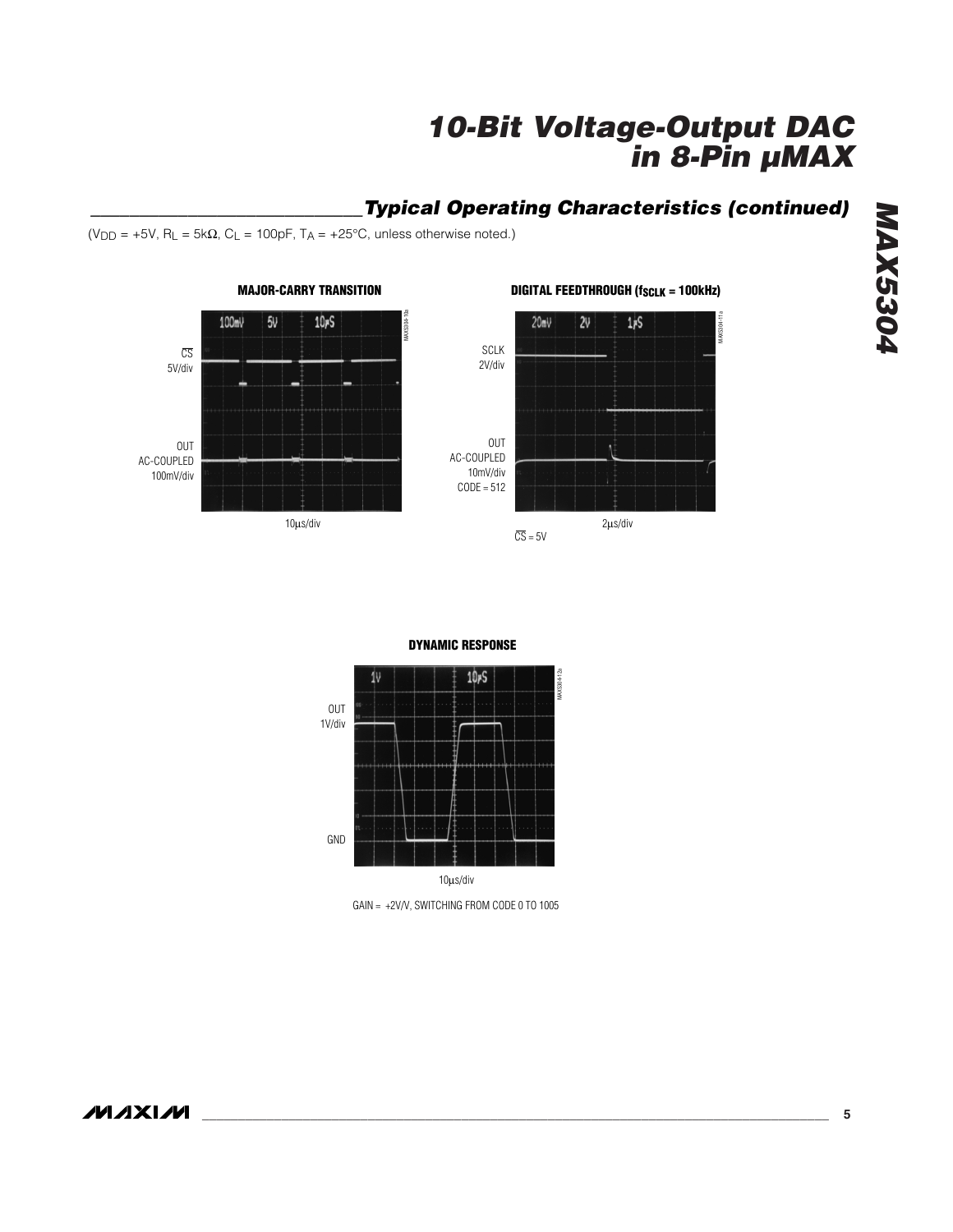**MAX5304** *MAX5304*

### *\_\_\_\_\_\_\_\_\_\_\_\_\_\_\_\_\_\_\_\_\_Pin Description*

| PIN | <b>NAME</b>            | <b>FUNCTION</b>                |
|-----|------------------------|--------------------------------|
|     | out                    | DAC Output Voltage             |
| 2   | $\overline{\text{CS}}$ | Chip-Select Input. Active low. |
| 3   | DIN                    | Serial-Data Input              |
| 4   | <b>SCLK</b>            | Serial-Clock Input             |
| 5   | FB                     | DAC Output Amplifier Feedback  |
| 6   | <b>RFF</b>             | Reference Voltage Input        |
| 7   | GND                    | Ground                         |
| 8   | Vnn                    | Positive Power Supply          |

### *\_\_\_\_\_\_\_\_\_\_\_\_\_\_\_Detailed Description*

The MAX5304 contains a voltage-output digital-to-analog converter (DAC) that is easily addressed using a simple 3-wire serial interface. Each IC includes a 16-bit shift register, and has a double-buffered input composed of an input register and a DAC register (see the *Functional Diagram*). In addition to the voltage output, the amplifier's negative input is available to the user.

The DAC is an inverted R-2R ladder network that converts a digital input (10 data bits plus 3 sub-bits) into an equivalent analog output voltage in proportion to the applied reference voltage. Figure 1 shows a simplified circuit diagram of the DAC.

#### *Reference Inputs*

The reference input accepts positive DC and AC signals. The voltage at the reference input sets the fullscale output voltage for the DAC. The reference input voltage range is OV to (V<sub>DD</sub> - 1.4V). The output voltage  $(V<sub>O</sub>U<sub>T</sub>)$  is represented by a digitally programmable voltage source, as expressed in the following equation:

VOUT = (VREF **·** NB / 1024) Gain

where NB is the numeric value of the DAC's binary input code (0 to 1023), VREF is the reference voltage, and Gain is the externally set voltage gain.

The impedance at the reference input is code dependent, ranging from a low value of  $18k\Omega$  when the DAC has an input code of 1550 hex, to a high value exceeding several gigohms (leakage currents) with an input code of 0000 hex. Because the input impedance at the reference pin is code dependent, load regulation of the reference source is important.



*Figure 1. Simplified DAC Circuit Diagram*

In shutdown mode, the MAX5304's REF input enters a high-impedance state with a typical input leakage current of 0.001µA.

The reference input capacitance is also code dependent and typically ranges from 15pF (with an input code of all 0s) to 50pF (at full scale).

The MAX873 +2.5V reference is recommended for use with the MAX5304.

#### *Output Amplifier*

The MAX5304's DAC output is internally buffered by a precision amplifier with a typical slew rate of 0.6V/µs. Access to the output amplifier's inverting input provides the user greater flexibility in output gain setting/signal conditioning (see the *Applications Information* section).

With a full-scale transition at the MAX5304 output, the typical settling time to  $\pm 1/2$ LSB is 10 $\mu$ s when loaded with 5kΩ in parallel with 100pF (loads less than  $2kΩ$ degrade performance).

The amplifier's output dynamic responses and settling performances are shown in the *Typical Operating Characteristics*.

#### *Shutdown Mode*

The MAX5304 features a software-programmable shutdown that reduces supply current to a typical value of 4µA. Writing 111X XXXX XXXX XXXX as the input-control word puts the device in shutdown mode (Table 1).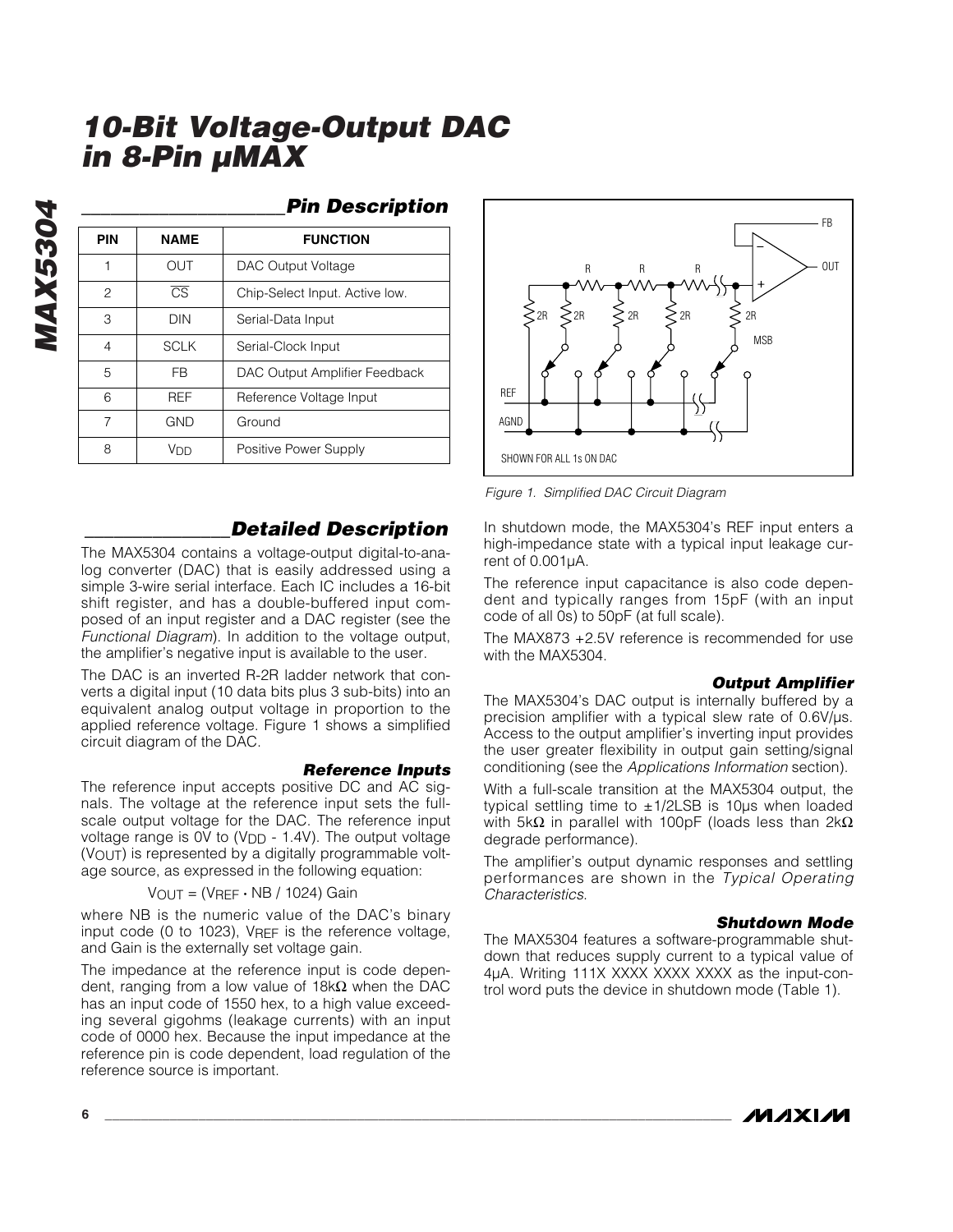In shutdown mode, the amplifier's output and the reference input enter a high-impedance state. The serial interface remains active. Data in the input register is retained in shutdown, allowing the MAX5304 to recall the output state prior to entering shutdown. Exit shutdown mode by either recalling the previous configuration or updating the DAC with new data. When powering up the device or bringing it out of shutdown, allow 20µs for the outputs to stabilize.

#### *Serial-Interface Configurations*

The MAX5304's 3-wire serial interface is compatible with MICROWIRE (Figure 2) and SPI/QSPI (Figure 3). The serial-input word consists of three control bits followed by 10+3 data bits (MSB first), as shown in Figure 4. The 3-bit control code determines the MAX5304's response outlined in Table 1.

The MAX5304's digital inputs are double buffered. Depending on the command issued through the serial interface, the input register can be loaded without affecting the DAC register, the DAC register can be loaded directly, or the DAC register can be updated from the input register (Table 1).

### *Serial-Interface Description*

The MAX5304 requires 16 bits of serial data. Table 1 lists the serial-interface programming commands. For certain commands, the 10+3 data bits are "don't cares." Data is sent MSB first and can be sent in two 8 bit packets or one 16-bit word  $(\overline{CS}$  must remain low until 16 bits are transferred). The serial data is composed of three control bits (C2, C1, C0), followed by the 10+3 data bits D9...D0, S2, S1, S0 (Figure 4). Set the sub-bits (S2, S1, S0) to zero. The 3-bit control code determines the register to be updated and the configuration when exiting shutdown.

Figure 5 shows the serial-interface timing requirements. The chip-select pin  $(\overline{CS})$  must be low to enable the DAC's serial interface. When  $\overline{CS}$  is high, the interface control circuitry is disabled.  $\overline{CS}$  must go low at least t<sub>CSS</sub> before the rising serial-clock (SCLK) edge to properly clock in the first bit. When  $\overline{CS}$  is low, data is clocked into the internal shift register through the serialdata input pin (DIN) on SCLK's rising edge. The maximum guaranteed clock frequency is 10MHz. Data is latched into the MAX5304 input/DAC register on CS's rising edge.



*Figure 2. Connections for MICROWIRE*



*Figure 3. Connections for SPI/QSPI*

| <b>MSB</b> |                                                     |    | .SR                    |
|------------|-----------------------------------------------------|----|------------------------|
|            |                                                     |    | 16 Bits of Serial Data |
|            | Control<br><b>Bits</b>                              |    | Data Bits              |
| C2         | C1                                                  | C0 |                        |
|            | $\leftarrow$ 3 Control $\rightarrow$<br><b>Rits</b> |    | 10+3 Data Bits         |

*Figure 4. Serial-Data Format*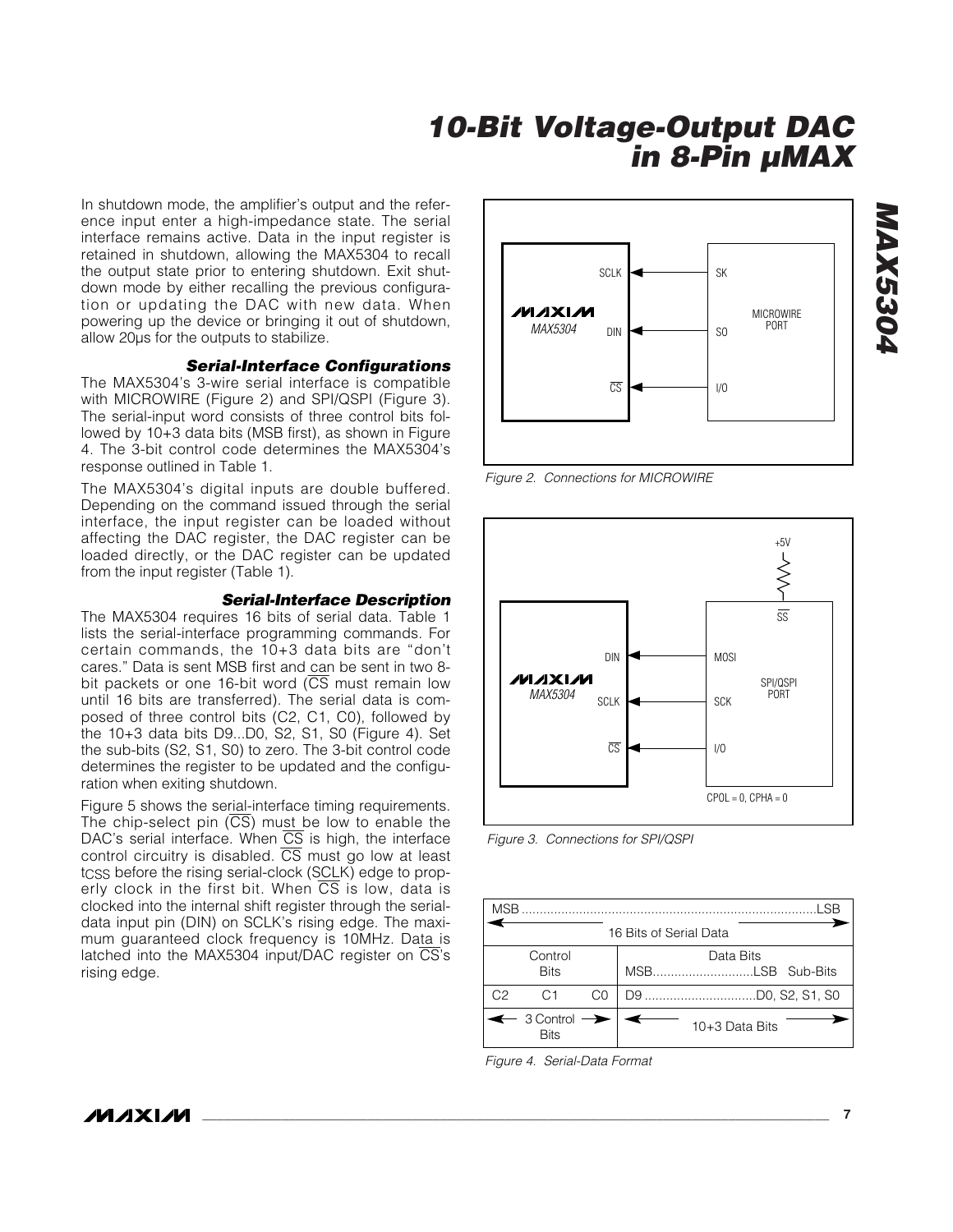### **Table 1. Serial-Interface Programming Commands**

|    | <b>16-BIT SERIAL WORD</b>     |                |                                  |             |                                                                                         |
|----|-------------------------------|----------------|----------------------------------|-------------|-----------------------------------------------------------------------------------------|
|    | C <sub>2</sub> C <sub>1</sub> | C <sub>0</sub> | D9D0<br><b>LSB</b><br><b>MSB</b> | <b>S2S0</b> | <b>FUNCTION</b>                                                                         |
| Χ  | $\Omega$                      | $\Omega$       | 10 bits of data                  | 000         | Load input register; DAC register immediately updated (also exit<br>shutdown).          |
| X. | $\Omega$                      |                | 10 bits of data                  | 000         | Load input register; DAC register unchanged.                                            |
| X  |                               | $\Omega$       | XXXXXXXXXX                       | XXX         | Update DAC register from input register (also exit shutdown; recall<br>previous state). |
|    |                               |                | XXXXXXXXXX                       | <b>XXX</b>  | Shutdown                                                                                |
| 0  |                               |                | XXXXXXXXXX                       | XXX         | No operation (NOP)                                                                      |

*X = Don't care*

*MAX5304*

**MAX5304** 



*Figure 5. Serial-Interface Timing Diagram*



*Figure 6. Detailed Serial-Interface Timing Diagram*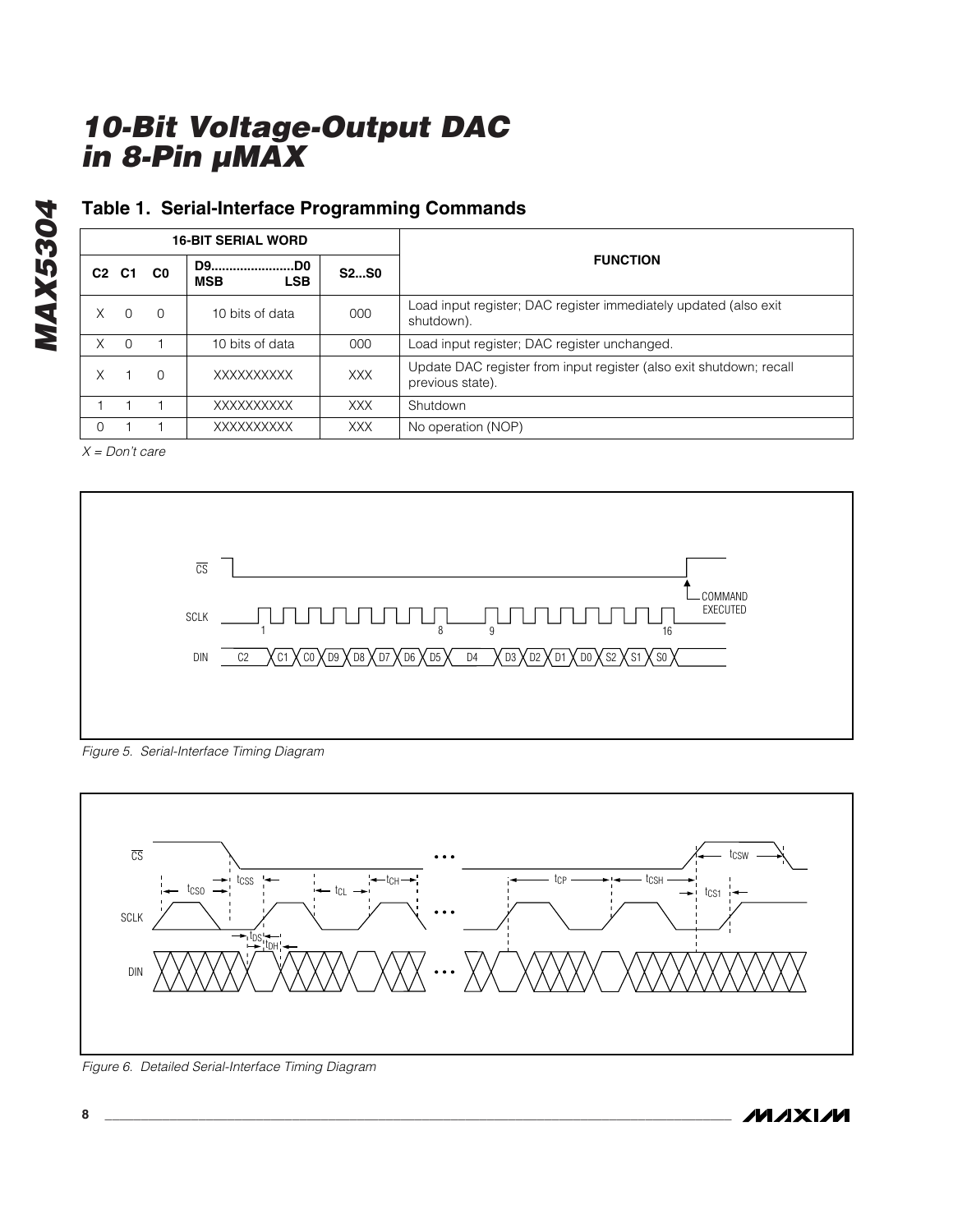

*Figure 7. Multiple MAX5304s Sharing Common DIN and SCLK Lines*

Figure 7 shows a method of connecting several MAX5304s. In this configuration, the clock and the data bus are common to all devices, and separate chipselect lines are used for each IC.

### *Applications Information*

#### *Unipolar Output*

For a unipolar output, the output voltage and the reference input have the same polarity. Figure 8 shows the MAX5304 unipolar output circuit, which is also the typical operating circuit. Table 2 lists the unipolar output codes.

Figure 9 illustrates a Rail-to-Rail® output configuration. This circuit shows the MAX5304 with the output amplifier configured for a closed-loop gain of +2V/V to provide a 0 to 5V full-scale range when a 2.5V reference is used.

#### *Bipolar Output*

The MAX5304 output can be configured for bipolar operation using Figure 10's circuit according to the following equation:

$$
V_{OUT} = V_{REF} [(2NB / 1024) - 1]
$$

where NB is the numeric value of the DAC's binary input code. Table 3 shows digital codes (offset binary) and corresponding output voltages for Figure 10's circuit.

*Rail-to-Rail is a registered trademark of Nippon Motorola, Ltd.*

### **Table 2. Unipolar Output Codes**

| <b>MSB</b> | <b>DAC CONTENTS</b> | LSB                | <b>ANALOG OUTPUT</b>                                             |
|------------|---------------------|--------------------|------------------------------------------------------------------|
|            |                     | 11 1111 1111 (000) | + $V_{REF}$ $\left(\frac{1023}{1024}\right)$                     |
|            |                     | 10 0000 0001 (000) | + $V_{REF}$ $\left(\frac{513}{1024}\right)$                      |
|            |                     | 10 0000 0000 (000) | + $V_{REF} \left( \frac{512}{1024} \right) = \frac{+V_{REF}}{2}$ |
|            |                     | 01 1111 1111 (000) | + $V_{REF}$ $\left(\frac{511}{1024}\right)$                      |
|            |                     | 00 0000 0001 (000) | + $V_{REF}\left(\frac{1}{1024}\right)$                           |
|            |                     | 00 0000 0000 (000) | 0V                                                               |

**Note:** *( ) are for sub-bits.*

#### *Using an AC Reference*

In applications where the reference has AC signal components, the MAX5304 has multiplying capability within the reference input range specifications. Figure 11 shows a technique for applying a sine-wave signal to the reference input where the AC signal is offset before being applied to REF. The reference voltage must never be more negative than GND.

*MAX5304* **MAX5304**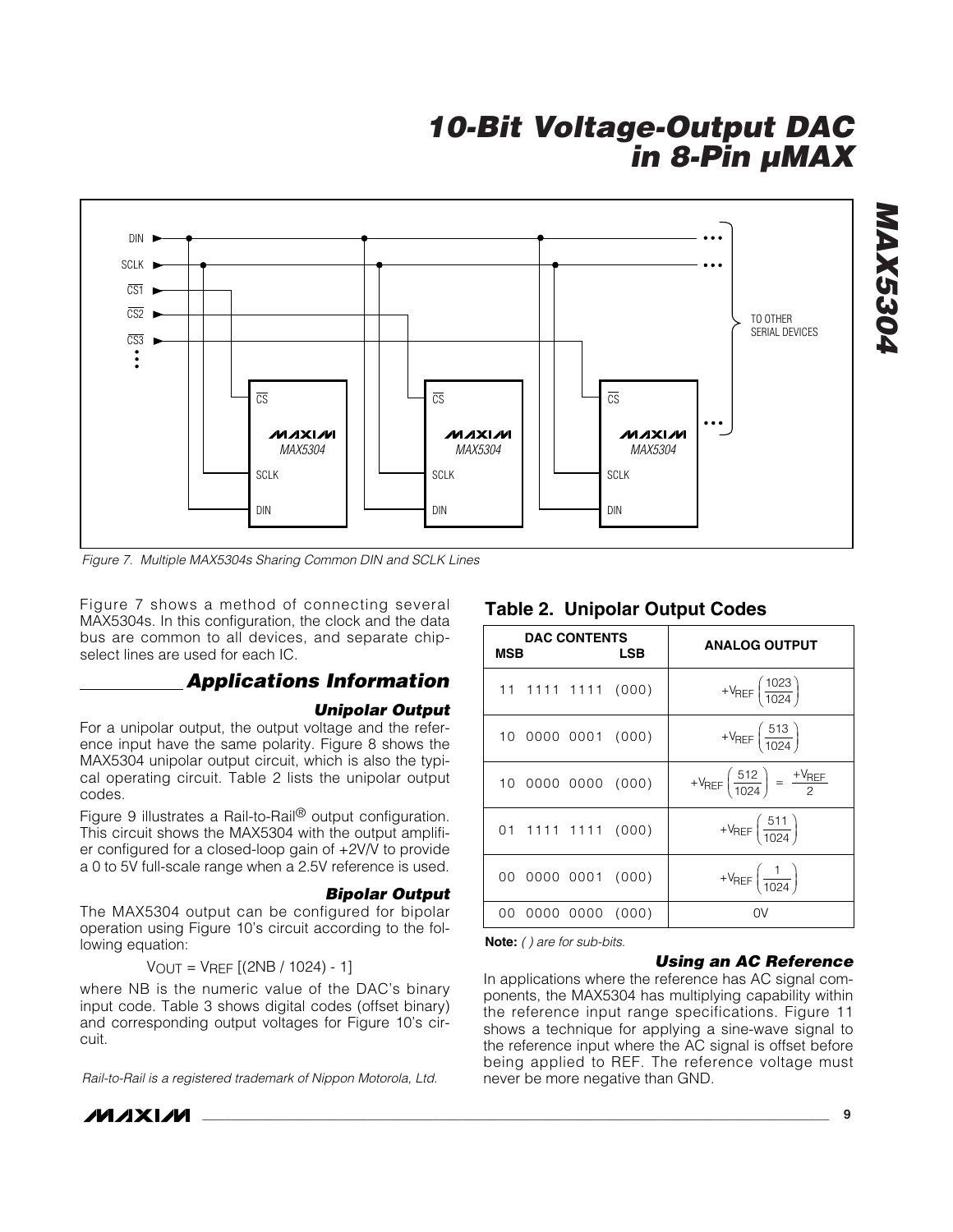| <b>DAC CONTENTS</b><br><b>MSB</b><br>LSB | <b>ANALOG OUTPUT</b>                                 |
|------------------------------------------|------------------------------------------------------|
| 11 1111 1111 (000)                       | + $V_{REF} \left( \frac{511}{512} \right)$           |
| 10 0000 0001 (000)                       | + $V_{REF}\left(\frac{1}{512}\right)$                |
| 10 0000 0000 (000)                       | 0V                                                   |
| 01 1111 1111 (000)                       | $-V_{REF}\left(\frac{1}{512}\right)$                 |
| 00 0000 0001 (000)                       | $-V_{REF}(\frac{511}{512})$                          |
| 00 0000 0000 (000)                       | $-V_{REF} \left( \frac{512}{512} \right) = -V_{REF}$ |

### **Table 3. Bipolar Output Codes**

**Note:** *( ) are for sub-bits.*

*MAX5304*

**MAX5304** 



*Figure 8. Unipolar Output Circuit*

The MAX5304's total harmonic distortion plus noise (THD+N) is typically less than -77dB (full-scale code), given a 1Vp-p signal swing and input frequencies up to 25kHz. The typical -3dB frequency is 650kHz, as shown in the *Typical Operating Characteristics* graphs.

*Digitally Programmable Current Source* Figure 12's circuit places an NPN transistor (2N3904 or similar) within the op amp feedback loop to implement a digitally programmable, unidirectional current source. The output current is calculated with the following equation:

### $I_{OUT} = (V_{REF} / R)(NB / 1024)$

where NB is the numeric value of the DAC's binary input code, and R is the sense resistor shown in Figure 12.



*Figure 9. Unipolar Rail-to-Rail Output Circuit*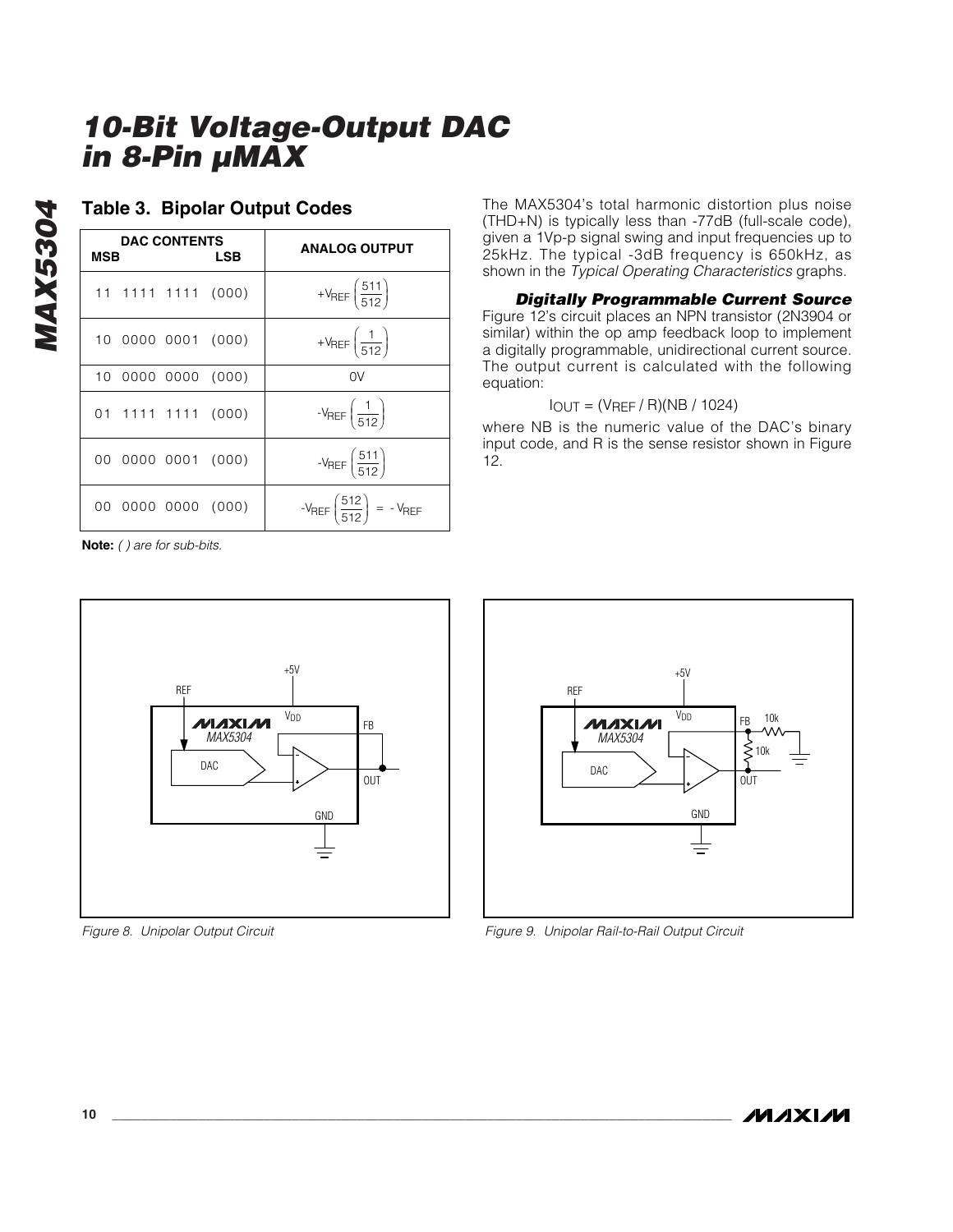



*Figure 10. Bipolar Output Circuit*



*Figure 12. Digitally Programmable Current Source \_\_\_\_\_\_\_\_\_\_\_\_\_\_\_\_\_\_\_Chip Information*

*Figure 11. AC Reference Input Circuit*

#### *Power-Supply Considerations*

On power-up, the input and DAC registers are cleared (set to zero code). For rated MAX5304 performance, REF must be at least 1.4V below V<sub>DD</sub>. Bypass V<sub>DD</sub> with a 4.7µF capacitor in parallel with a 0.1µF capacitor to GND. Use short lead lengths, and place the bypass capacitors as close to the supply pins as possible.

#### *Grounding and Layout Considerations*

Digital or AC transient signals on GND can create noise at the analog output. Connect GND to the highest-quality ground available. Good PC board ground layout minimizes crosstalk between the DAC output, reference input, and digital input. Reduce crosstalk by keeping analog lines away from digital lines. Wire-wrapped boards are not recommended.

TRANSISTOR COUNT: 3053 SUBSTRATE CONNECTED TO AGND *MAX5304*

**MAX5304**